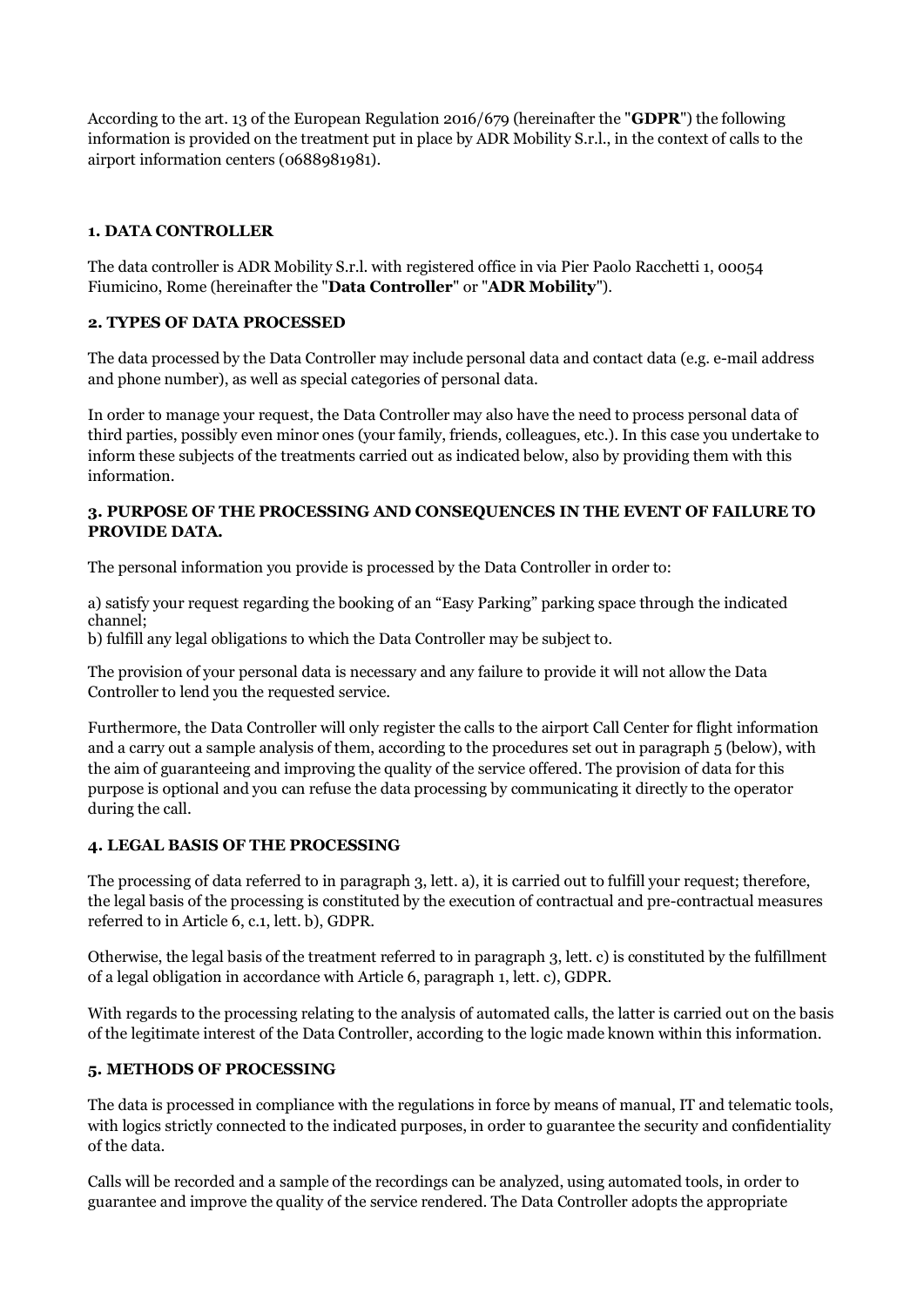technical and organizational requirements aimed at making this treatment compliant with the relevant legislative and regulatory requirements.

## **6. DATA RETENTION**

Your personal data will be processed exclusively for the time necessary to satisfy your request. Subsequently, they can be stored in a manner that guarantees confidentiality, in accordance with the provisions of the current regulations regarding the limitation period.

With specific reference to the recording of calls for the purposes referred to in paragraph 3 above, these may be kept for a period not exceeding 6 months.

#### **7. RECIPIENTS OF DATA**

For the pursuit of the aforementioned purposes, your personal data will be known by the employees and collaborators of the Data Controller, who will operate as authorized processing data.

Furthermore, the Data Controller may need to communicate your personal data to third parties and, in particular:

• Numero Blu, appointed as data processor, as the company entrusted with the call center services, which may in turn make use of third parties in turn appointed pursuant to art. 28, GDPR.

Authenticity.ai Corporation , appointed as data processor, for the analysis of recorded calls for the improvement of the services rendered.

In fulfilling any legal obligations, your data may also be communicated by the Data Controller to the competent Public Authorities, who would act as (independent) data controllers.

In no case will your personal data be disseminated.

#### **8. LOCATION OF THE CALL CENTER**

With reference to the "New regulatory provisions on call center activities Article 1, c. 243, of Law no. 232 of 2016" ADR Mobility informs you to use, for all the call center services of an operator, services located in Italy.

#### **9. RIGHTS OF DATA SUBJECTS**

Finally, we inform you that the articles 15-22, GDPR, confer on the interested parties the possibility of exercising specific rights. In particular, the interested party may obtain from the Data Controller: access, rectification, cancellation, limitation of processing, revocation of consent and portability of data concerning himself.

Furthermore, the data subject has the right to oppose the processing of data subject of this information at any time. In the event that the right of opposition is exercised, the Data Controller reserves the right not to proceed with the request, and therefore to continue processing, only if there were legitimate cogent reasons for proceeding with the processing that prevail over interests, rights and freedom of the interested party.

In particular, with reference to the automated processing performed to analyze the sample of records for the purpose of evaluating the quality of the service, you can object by communicating it directly to the operator during the call.

The above rights may be exercised with an informal request to the Data Protection Officer (DPO) at the following address [dpo@adr.it.](mailto:dpo@adr.it) The contact details of the Data Protection Officer are available on [www.adr.it.](http://www.adr.it/)

#### **10. AMENDMENTS**